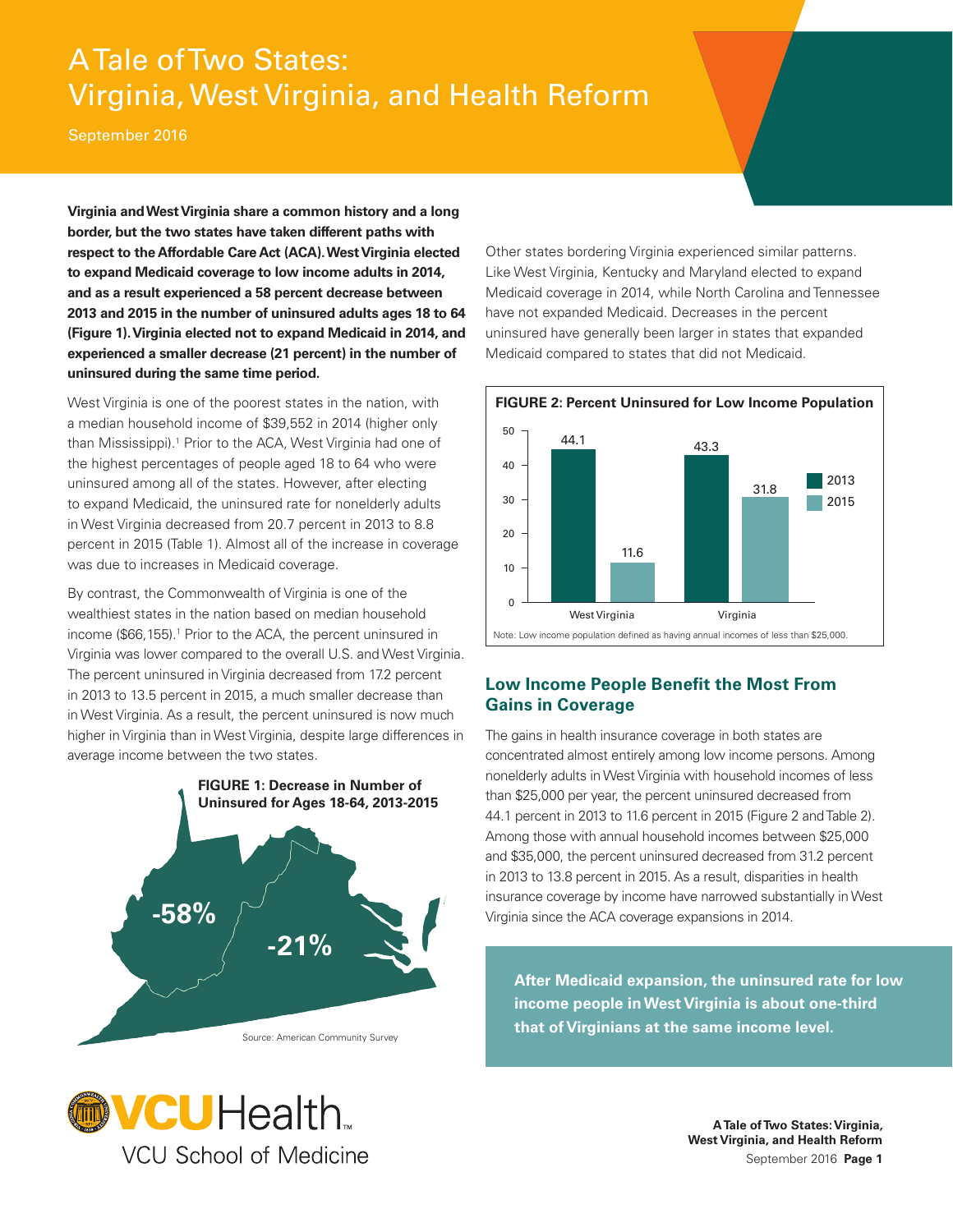Uninsured rates also decreased among low income people in Virginia, although the decrease was lower than in West Virginia. In 2013, uninsured rates for low income Virginians and West Virginians were roughly equivalent. After Medicaid expansion, the uninsured rate for low income people in West Virginia (11.3 percent) is about one-third that of Virginians at the same income level (31.8 percent).

## **Gains in Coverage Increases Access to Care**

Research has shown that the Medicaid coverage expansions increased health care access and utilization.2 For people in West Virginia, increases in access are consistent with the gains in health insurance coverage among low income people. Among those with annual incomes of less than \$25,000, the percent who reported a medical checkup in the past year increased from 61.8 percent in 2013 to 74.3 percent in 2015 (Figure 3 and Table 3). Among those with incomes between \$25,000 and \$35,000, the percent with a medical checkup in the past year increased from 62.2 percent in 2013 to 71.5 percent in 2015. The percent with medical checkups also increased for low income people in Virginia, although the increases were much smaller compared to West Virginia.

## **Hospital Uncompensated Care Costs Decline Sharply in States that Expanded Medicaid**

The benefits of coverage expansions through the ACA accrue not only to low income people who previously lacked insurance



**For people in West Virginia, increases in access are consistent with the gains in health insurance coverage among low income people.** 

coverage, but also to health care providers in the form of lower uncompensated care costs (i.e. care provided to uninsured people for free or at reduced costs due to the fnancial need of the patient). Expansions in health insurance coverage lower hospital uncompensated care costs because hospitals gain revenue when previously uninsured patients become enrolled in Medicaid or private insurance.

Nationally, hospital uncompensated care costs decreased from \$35 billion in 2013 to \$29 billion in 2014, a decrease of 17.2 percent (Table 4).<sup>3</sup> This decrease was concentrated almost entirely in states that expanded Medicaid coverage. Among all Medicaid expansion states, hospital uncompensated care costs decreased 34.1 percent, compared to a 1.1 percent decline for states that did not expand Medicaid.

Trends in hospital uncompensated care costs for West Virginia and Virginia were consistent with these overall trends. In West Virginia – which expanded Medicaid in 2014 -- hospital uncompensated care costs decreased by 42.9 percent between 2013 and 2014. Conversely, in Virginia – which has not expanded Medicaid – uncompensated care costs increased by 3.9 percent between 2013 and 2014.

Among other Medicaid expansion states that border Virginia, hospital uncompensated care costs decreased by 30.3 percent in Maryland and 51.3 percent in Kentucky. Among non-expansion states that border Virginia, hospital uncompensated care costs decreased 17.1 percent in Tennessee and increased by 2 percent in North Carolina.

## **Implications for the Health of People and Communities**

are amenable to health care.<sup>4</sup> By improving the affordability of health care through increased insurance coverage, it is anticipated that the ACA will improve the health of the population. It is too early to fully assess the health impacts of Medicaid expansion in West Virginia and other states, although research from the Massachusetts health reform of 2006 show reductions in mortality after expansions in coverage, especially reductions in mortality from causes that

![](_page_1_Picture_13.jpeg)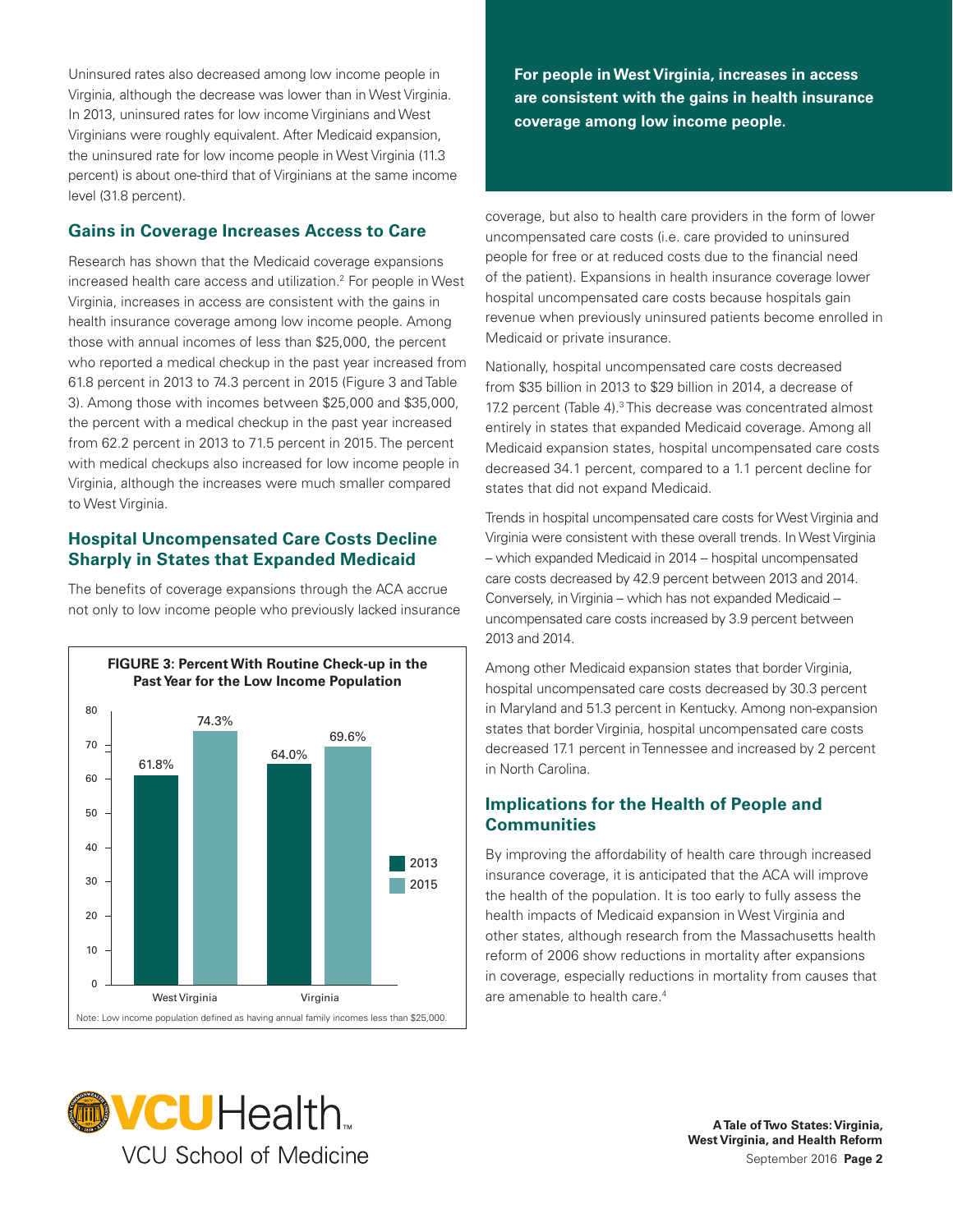**Increases in coverage may produce positive "spillover"** For Virginia and other states that have yet to expand Medicaid, the potential for positive "spillover" effects on the health of **capacity, and investments in system innovations** communities and the health systems that serve them. **designed to improve the quality of care.** 

 mental illness, substance use disorders, and obesity.5 The increases in health insurance coverage in West Virginia are much larger than the coverage increases from the Massachusetts reform, and therefore there is considerable potential for the coverage expansions to directly benefit the health of West Virginia's population. Such improvements in health are much needed, as West Virginia has one of the highest mortality rates in the nation (929 deaths per 100,000 population), as well as high prevalence of chronic diseases,

The causes of poor health in the population are more related to underlying social issues, such as high levels of poverty, unemployment, and low educational attainment, rather than lack of access to health care.<sup>6</sup> Nevertheless, increasing access to and affordability of health care is a key component of improving the health of the population, and allows people to better manage their health problems so that they can be productive members of society.

In other states that expanded Medicaid, increases in coverage may produce positive "spillover" effects, such as greater fnancial stability among health care providers, expansions in system capacity, and investments in system innovations designed to improve the quality of care.<sup>7</sup> Such spillover effects may also prove beneficial in addressing some of the underlying social determinants of health among low income populations.

**effects, such as greater financial stability among** consideration should be given not only to the direct benefits **to previously uninsured persons who gain coverage, but also health care providers, expansions in system health of** the potential for positive "spillover" effects on the health of

> This Policy Brief was prepared by **Peter Cunningham**, Ph.D., Professor, Department of Health Behavior and Policy at Virginia Commonwealth University; and **Robert T. Braun**, M.S., doctoral candidate in the Department of Health Behavior and Policy at Virginia Commonwealth University.

The findings and conclusions in this Policy Brief are those of the authors, and no official endorsement by VCU Health or the VCU School of Medicine is intended or should be inferred.

1 U.S. Census, 2014 Current Population Survey, Annual Social and Economic Supplements, as reported on Kaiser Family Foundation State Health Facts website.<http://kff.org>/ other/state-indicator/median-annual-income/ <sup>2</sup>Antonisse L, Garfield R, Rudowitz R, Artiga S. The Effects of Medicaid Expansion Under the ACA: Findings From a Literature Review. Issue Brief. The Kaiser Commission on Medicaid and the Uninsured (June, 2016). <http://kff.org/medicaid/issue-brief/the-effects-of-medicaid-expansion-under-the>aca-findings-from-a-literature-review/. <sup>3</sup>Cunningham P, Rudowitz R, Young K, Garfield R, Foutz J. Understanding Medicaid Hospital Payments the Impact of Recent Policy Changes. Issue Brief. The Kaiser Commission on Medicaid and the Uninsured. (June, 2016). [http://fles.kff.org/attachment/issue-brief-understanding-medicaid-hospital](http://files.kff.org/attachment/issue-brief-understanding-medicaid-hospital)payments-and-the-impact-of-recent-policy-changes.4Sommers BD, Long SK, Baicker K. Changes in mortality after Massachusetts health care reform: A quasi-experimental study. Annals of Internal Medicine. 2014;160:585-593. <sup>5</sup>Mortality and health status data by state from the Center for Disease Control and Prevention, and from the Substance Abuse and Mental Health Services Administration, as reported on Kaiser Family Foundation State Health Facts website. <http://kff.org/state-category/health>status/. <sup>6</sup>Woolf SH, Braveman P. Where health disparities begin: The role of social and economic determinants—and why current policies may make matters worse. Health Affairs. 2011;30(10):1852-1859. 'Cunningham P, Felland L, Sommers A. Reforming Payment and the Delivery System: How Are Safety Net Hospitals Faring? Research Brief from Mathematica Policy Research, Inc. (forthcoming). We thank Katherine Young of the Kaiser Family Foundation for her assistance with estimates of state hospital uncompensated care costs based on the Medicare Cost Reports.

![](_page_2_Picture_8.jpeg)